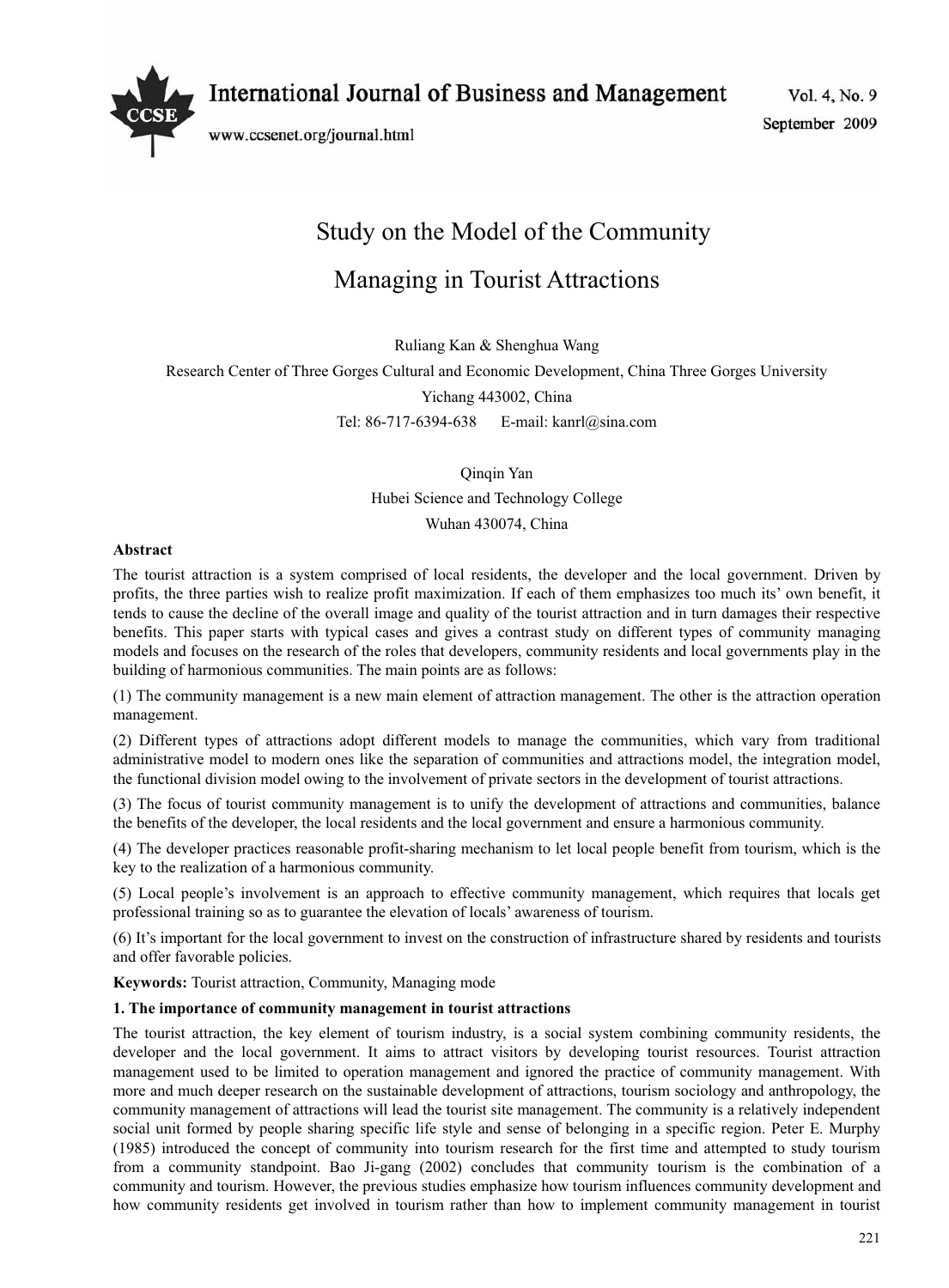# attractions.

Indigenous people and visitors are two major components of community tourism. The former needs survival and development and the latter wants recreation and enjoyment, resulting in inevitable contradictions in terms of resource occupation and space sharing. At the same time, the interests of local people, the attraction developer and the local government sometimes conflict with each other. Driven by profits, all the three parties want to maximize their share. This may lead to the decline of the overall image and quality of the attraction, which in turn damages their respective benefits. To solve this problem, we may give up the conventional way in attraction management and try the tourist community management way.

### **2. Case studies of community managing models in tourist attractions**

The previous research on community managing model is mainly about urban communities. The study shows foreign urban communities often adopt the self-governing type, the government-leading type and the mixed type while Chinese urban communities employ the government-leading type, the market-leading type and the society-leading type (Liu Jian-jun, 2003; Xie Shou-hong, 2004; Yang Su, 2004). There are few about rural communities. China exclusively established official organizations to manage the tourist site and community during its early days of attraction management. With the marketability of attraction investors, different managing modes have appeared.

#### *2.1 The official administrative bureau model*

Most of the tourist attractions developed in the early stage is state-owed scenic spots, natural reserves, forest park and so on. The government establishes official organizations to govern the related communities. In order to protect and develop Three Gorges, a national level scenic spot, Yichang Three Gorges administrative bureau was founded at the entrance of Xiling gorge in Hubei province. The bureau comprises office, fiscal section, scenic spot section, agriculture and forestry section, comprehensive administration section, responsible for the management of places of interest and communities. It governs three villages, one community committee, covering an area of  $142 \text{km}^2$  with a total population of 3402. The villages have raised funds and developed nine tourist sites and 45 tourism enterprises offering a variety of services, employing 980 people and receiving one million visitors per year. The bureau is responsible for the macromanagement of attractions, leaving the investment, operation to corresponding villages which function as the basic unit of community. The attractions constitute part of the community and are run by village-owned companies under the guidance of the bureau. When the interests of local people and the government conflict with each other, the official organ tends to choose to ensure the benefits of government by damaging the benefits of residents as it implements management on behalf of its senior organ. For instance, the core area of the Gorge's Door scenic spot has been sold to alien financial groups at low prices, resulting in the construction of Longquan hotel and Kangfu villa, which has damaged the appeal of the attraction as well as the long-term benefits of community residents.

# *2.2 The integration model of attractions and communities*

When a community with certain cultural characteristics is developed into a tourist site, tourism activities are dependant on the community, leading to the integration of the community and the attraction. Dai ethnic garden of Xishuangbanna consists of five well-preserved Dai villages. The development of the site is based on the community. On one hand, the community life featuring Dai religion, ethnic culture, customs and architecture has already become the key element of the tourist attractions, on the other hand, the integration has inevitably brought residents involved in tourism business which form part of their daily life. The company running the Dai ethnic garden is owned by a stated-owned farm and a construction company of Kunming. As the director of the project, the company is in charge of the planning, developing, marketing and operating of the site and helps residents participate in tourist reception. As tourism activities have melted into community activities, the community management is of vital importance to the improvement of tourism quality. The management requires the joint efforts of villagers and the developer. The villagers practice self-governing and the developer helps coordinate the relations between villages, residents, attractions and temples, villages and the company. However, the lack of effective management means in the process makes it hard to guarantee the tourism environment and quality in the attraction if local people conflict with the developer. The long-term interests of both parties are likely to be damaged due to fall of visitor flow.

# *2.3 The functional division model of attractions and communities*

The development of rural tourist sites has changed the economic structure of rural communities and tourism has become the major source of rural economy. The reasonable functional division in providing services between the company and local residents is helpful for the healthy development of tourism. Chexi folk village, a national AAAA scenic spot, locates on the southern bank of Xiling Gorge, Yichang city, featuring the agricultural culture of Three Gorges. It is a trial base of Three Gorges folk culture heritage preservation and Chinese folk culture conservation project and receives 300,000 visitors every year. According to the location of tourist resources and indigenous people, the company has undertaken an overall planning and developed seven sites, such as Bachu garden, Three Gorges folk village, farming museum, water mill museum, former site of people' community, Tianlongyunku and Three Gorges fancy stone center.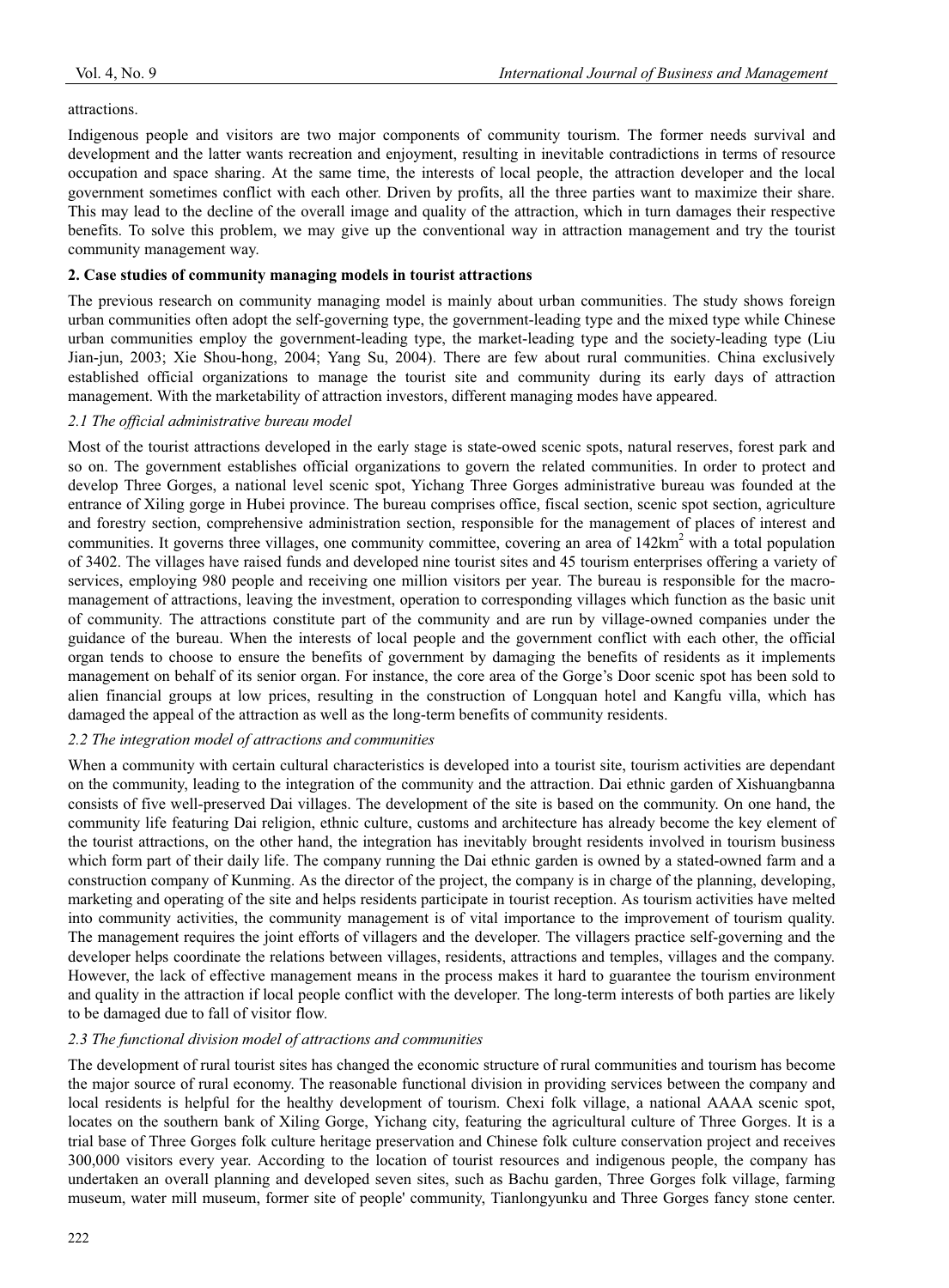These spots locate within the community and form an organic whole with the living center and production center of the community. Chexi adopts functional division mode between the community and attraction. The company is responsible for the development, marketing and operation of the attraction and makes profits by charging the entrance fee. Local people get involved in the tourism businesses by running restaurants, selling souvenirs, providing horseback riding and sedan services. Besides, the company guides the residents to build small brewing and pottery workshops, which not only improves the appeal of the attraction, but also benefit local people. The local government, the villagers and the developer form Chexi scenic spot committee which is in charge of solving contradictions in the community in the process of tourism development.

#### *2.4 The relative separation model of attractions and communities*

The attraction is separated from the living sector and production sector and becomes an independent or relatively independent area though it locates within the community. Three Gorges Family scenic spot of Yichang just employs this model. The advantageous resources of Shipai village are separated and developed into scenic spots. Apart from managing the spots, the company also provides a variety of services, like food and beverage, accommodation, shopping and recreation. The ancient town of Shipai where local people live is isolated invisibly from those business centers run by the company. The benefiting channels of locals are forcibly occupied and blocked by the developer except small numbers of people' involvement in the business. In this situation, local government still makes every effort to help the company to solve problems without full consideration of locals' benefits, hence it becomes the vassal of the developer. As a result, the relationship between the company and the residents is so tense that locals often destruct the tourism facilities and operation which severely influenced the healthy development of tourism.

#### *2.5 The contrast study of the four managing models*

The above-mentioned four models show many differences in terms of property of attractions, relations between attractions and communities, management mechanism and effects. The differences are as follows (table 1):

#### Table 1 here

#### **3. The innovation of the managing model in tourist attractions**

The tendency in current tourism planning is the combination of construction of tourism destinations and communities, which is more acceptable by locals and also makes the destination more appealing. As an important attraction in the destination, the tourist site is a system combining residents, the developer and the local government. The key issue is to achieve the development of communities and attractions as a whole with due consideration for all concerned and ensure the sustainable development of attractions.

#### *3.1 Principles of model innovation*

*(1) Community co-management principle*. Community co-management refers to the process that all beneficiaries participate in the decision-making, implementation and assessment of public resources management. Attractions are special public resources requiring the involvement of different interest groups, especially that of local residents.

*(2) Interest-coordination principle*. Owing to different values and interests, the focus of management is the coordination of benefits. The involvement of local residents is the pre-condition of the improvement of the attraction environment and image. More channels should be explored to ensure locals' benefit.

*(3) " Image is all" principle.* The management should highlight the overall image of the attraction. The image is the basis of the sense of recognition and the sign of difference between attractions as well as the driving force generating continuous attractiveness. the favorable image is not only dependant on its charming scenery, environment and facilities, but also its pleasant humane environment. Thus all interest groups should wok together to create a favorable image and ensure the sustainable development of the attraction.

#### *3.2 The mechanism of model innovation*

The nature of attraction-community management is to balance the interests of all parties and the purpose is to build harmonious tourism community.

*(1) Profit-driven mechanism.* The pre-condition to realize effective management in a community is to promote that the developer gives up part of profits to residents like Chexi. It is not advisable the developer earn all profits. Only by doing so, will the locals be willing to defend the image and environment.

*(2) Community involvement mechanism.* Residents are the real host of the destination. The attraction is doomed to be a failure without the involvement and support of residents. The content of involvement ranges from tourism planning, environmental protection to tourism education and training. The involving mechanism and the profit-driven mechanism are interactive. The former guarantees the interest of local people while the latter promotes the community involvement.

*(3) Government-leading mechanism*. It's necessary for the government to play the role of coordinator when the developer conflicts with the locals. A profit-coordination organ (the attraction management committee) can be founded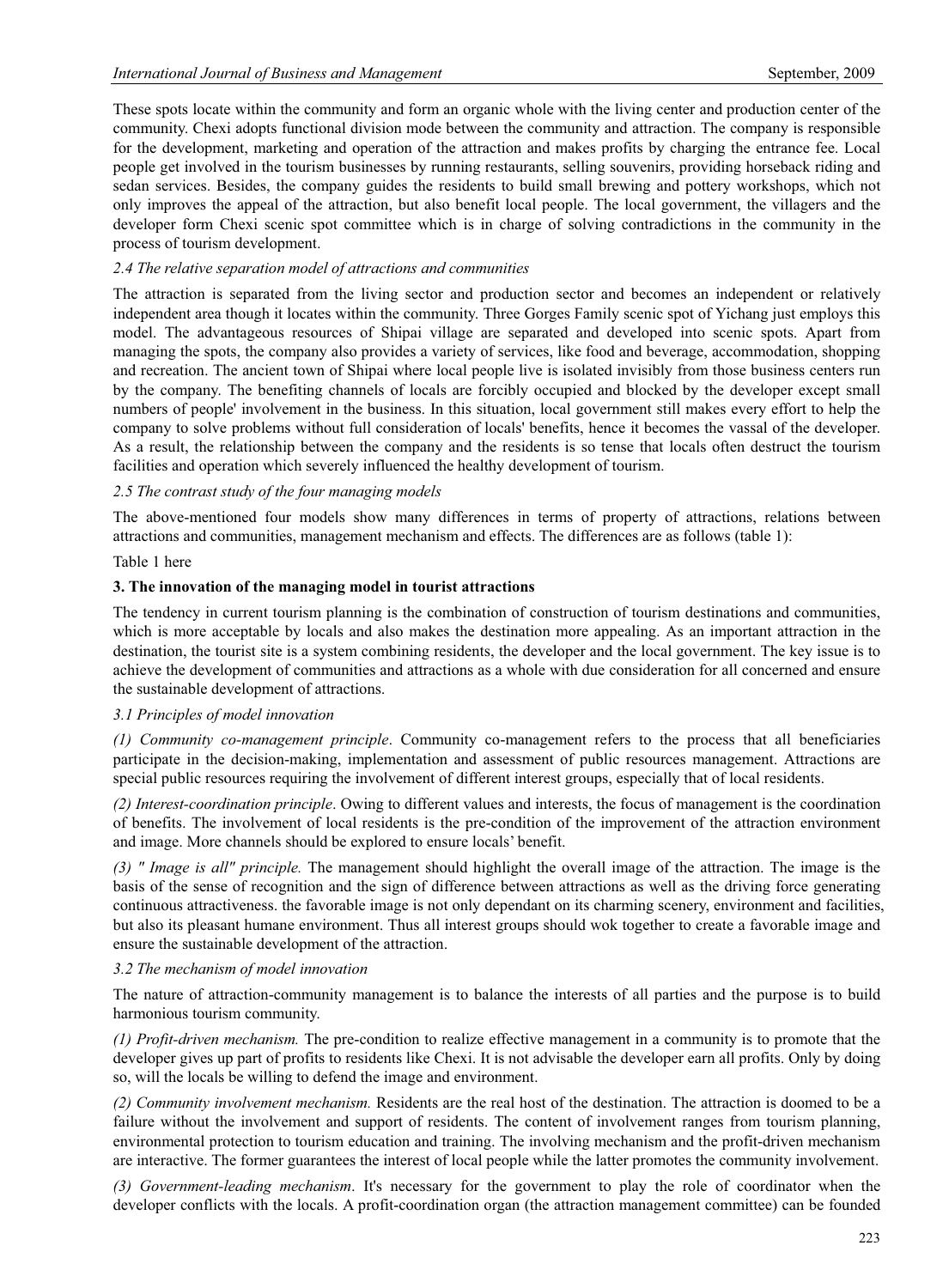to solve various contradictions. Within the organ, the government should play the leading role in the infrastructure construction, like transportation, communication, electricity, sewage system and environmental treatment.

*3.3 The new model of community-based attraction management* 

The innovation of management model highlights the coordination of interests of all parties concerned and aims to build harmonious tourism community. The new model promotes community co-management and functional division and stresses that the government, the developer and local people play different roles in the community-based attraction management.

Figure 1 here

(1) The local government, the developer and the local residents comprise the attraction administrative committee coordinating the benefits of indigenous people and the developer.

(2) The basic content of management is to ensure that locals' involvement is beneficial to the overall image, maintain and reinforce the appeal of the attraction.

(3) Community organizations remain their original social and economic self-governing function.

(4) Apart from the management of residents via the committee, the developer's management of its staff and the tourists also makes a difference to the image.

(5) Residents and the developer benefit directly from visitors attracted by favorable image and the company staff and the local government benefit as well in the form of wages and taxes.

#### **References**

Bao, Jigang & Wen, Tong. (2002). Comments on the Study of Community Tourism Development. *Journal of Guilin Institute of Tourism*, 4, P. 13-18.

Huang, Jiaoling. (2003). A Study on the Administrative Model of City Communities. *Journal of Xiamen special Sone Party School*, 4, P. 28-32.

Liu, Jianjun. (2003). Modes, Experiences and Enlightenment of Urban Community Management. *Jianghuai Forum*, 5, P. 64-67.

Muphy P E. (1995). *Tourism: A Community Approach. Methuen*. New York and London.

SunjJiuxia, & Bao, Jigang. (2004). A Study on Tourism Anthropology with Community Involvement- on the Case of Xishuangbanla Dai Ethnic Garden. *Journal of Guangxi Nationality Institute*, 8, P. 128-136.

Tang, Shuntie. (1998). The Research on Community Tourism. *Geological Study*, 2, P. 145-149.

Wang, Ruihong, & Tao, LI. (2002). The Formation and Content of Community's Involvement in Tourism Development. *Journal of Qujing Normal Institute*, 4, P. 42-47.

Xie, Shouhong, & Xie, Shuangxi. (2004). Comparison of Administrative Models of Foreign Urban Communities. *Sociologist*, 1, P. 47-50.

Xu Honggang. (2004). Leader Forum: New Administrative Mode of Rural Communities, 8, P. 36-37.

Yang, Guihong. (2001).A Study on How Community Residents' Involvement in Tourism Improves the Environment-on the Case of Bitahai Scenic Spot. *Economy Research,* 11, P. 124-126.

Yang, Su & Jia, Mingde. (2004). A Study on the Administrative Model of New Chinese community. *Journal of Donghua University*, 4, P. 53-57.

Zhang, Hong, & Yang, Xinjun. (2004). Community Co-management: A Breakthrough in the Administrative Model of Natural Reserves. *Chinese Population*, 3, P. 134-137.